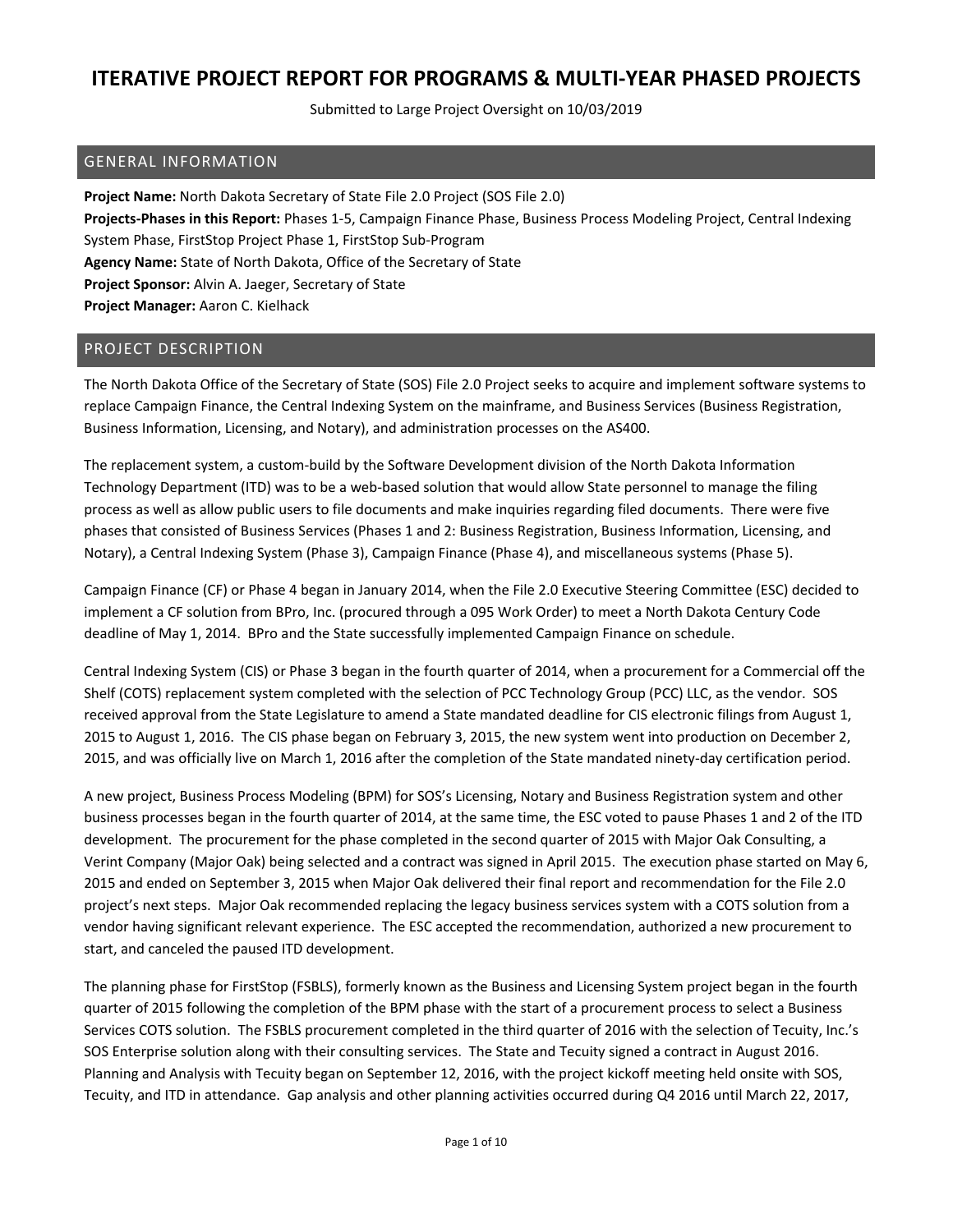Submitted to Large Project Oversight on 10/03/2019

when the ESC approved the finalized FSBLS Project Plan and Schedule. The baselined schedule currently has a go-live date for production for Thursday, May 4, 2018. The FSBLS project will include detailed requirements, data conversion‐migration, configuration, testing, training, and deployment of the solution that will replace the business registration, business information, licensing, and notary along with accounting/administration legacy applications on the AS400. During Q4 2017, SOS decided to name the new application and project First Stop. At the end of Q1 2018, the First Stop system is expected to go live during the summer of 2018 (June – August) as project team continued to refine the configuration and testing. During Q2 2018, the project team worked through the remaining configurations and testing of FirstStop modules for business registration, information, trademarks along with contractors (part of licensing). FirstStop now has estimated go live date for the week of October 15, 2018. The remaining modules including lobbyists (part of licensing) and notary are estimated to go live in production before the end of Q4 2018.

Due to underestimating the work effort and duration for FirstStop, the application did not go live during Q4 2018. Instead, the project team determined that the modules ready for production should be split from the rest of the application. At the same time, Tecuity requested payment for their work on the framework and modules ready for production. In order to provide payments to Tecuity, the ESC voted to split the project into two phases and amend the contract. The project contract was amended with an updated Scope of Work and compensation table with costs divided up between the phases. Phase 1 consisted of the modules for business registration, information, trademarks along with contractors (part of licensing) and Lobbyists. These modules went live in production on January 14, 2019 along with the FirstStop application framework for the SOS staff (back office) and the public (online portal).

Due unexpected support requirements for the live system, the SOS and Tecuity project team members were unable to focus their attention to Phase 2 planning in Q1 2019. As such, a corrective action plan was created during Q2 2019 for the FirstStop project and its phases in order to bring it back under control. The plan put Phase 1 in closeout (behind schedule and under budget), transferred funding for the remaining modules/functionality which were placed under a new Sub-Program of the File 2.0 Program. The remaining funding that was not allocated to the Sub‐Program was returned to SOS. The remaining functionality will be divided into separate projects (notary, miscellaneous filings, service of process, data requests, apostilles‐authentications and copy requests).

#### **Background**

Since 2004, two separate projects attempted unsuccessfully to replace the Business Services system on the AS400, the Campaign Finance system, along with a replacement for the mainframe based Central Indexing System (CIS). During the fourth quarter of 2010, ITD created an estimate for replacing SOS's legacy systems. SOS received an allocation for the 2011‐ 2013 biennium that was in line with the ITD estimate. Thus, a third project known as File 2.0 came into existence for having a new custom‐built system replace the existing Business Services (Business Registration, Business Information, Licensing, and Notary) for staff and public users, the Central Indexing System, Campaign Finance, and additional processes such as Century Code updates, Oaths of Office and Combative Sports.

After an extended analysis and requirements phase, the execution phase began on May 4, 2012. From May 2012 through November 2014, the project team worked through design, development and testing for the first two phases. Due to the considerable amount of redesign and rework along with extra testing in the attempt to complete the first two phases, the project went over budget and behind in schedule. In January 2014, the File 2.0 Executive Steering Committee (ESC) decided to halt Information Technology Department's (ITD) work on the Campaign Finance phase, and instead implement a solution from BPro, Inc. to meet a North Dakota Century Code deadline of May 1, 2014.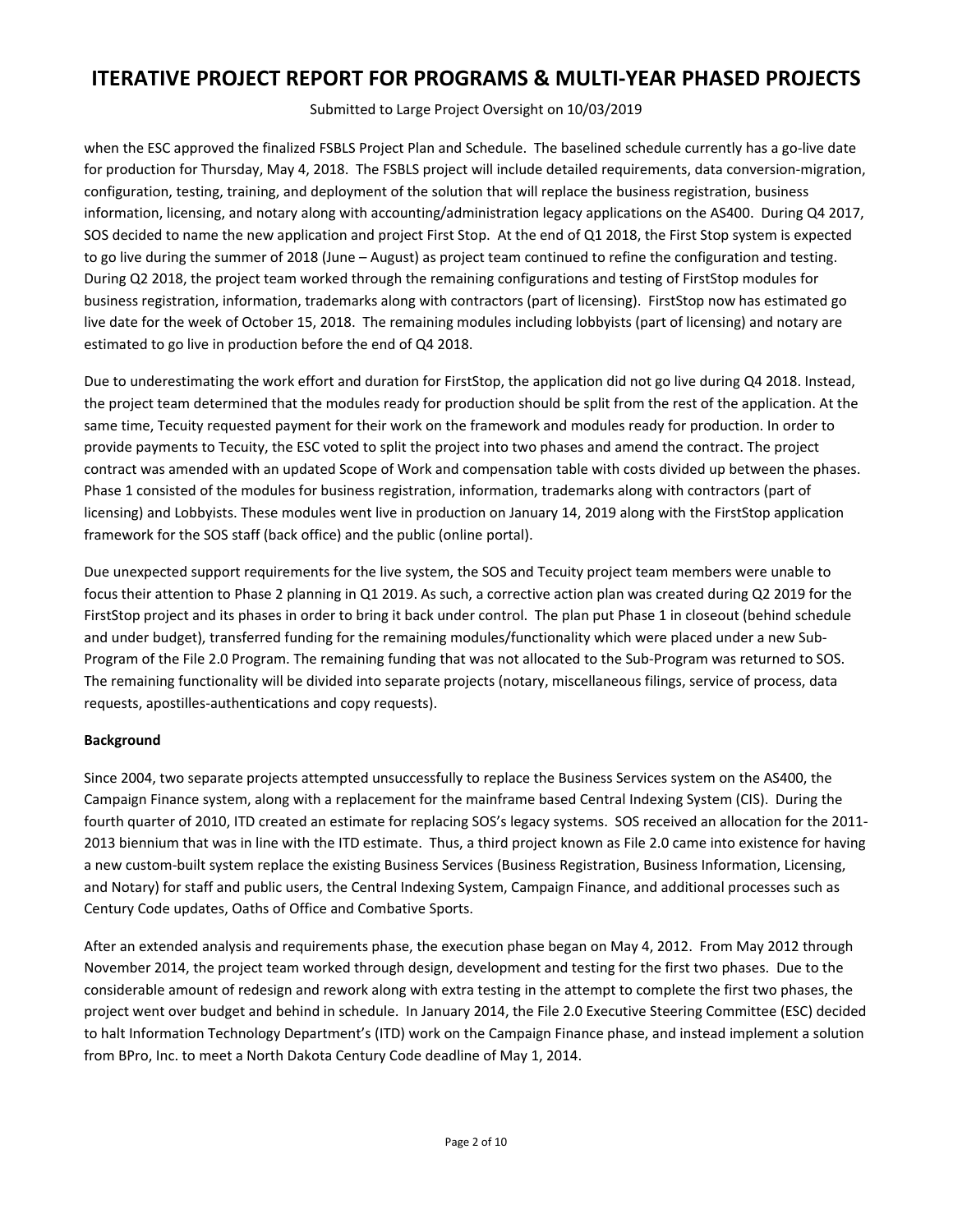Submitted to Large Project Oversight on 10/03/2019

After three months of re‐planning by the project team, the File 2.0 project was formally re‐baselined on March 31, 2014. The new baseline consisted of two Business Services phases and the Campaign Finance phase. ITD provided SOS a temporary loan from the Bank of North Dakota to cover the additional costs for the ongoing efforts to complete Phases 1 and 2 (later repaid by SOS from a 2015‐2017 appropriation).

In the second quarter of 2014, the ESC decided that given how much COTS solutions had matured since the start of the File 2.0 project, that one should replace the current mainframe‐based CIS instead of having ITD build a CIS system. The ESC also decided to place all ITD's work related to the two Business Services phases on hold until further notice as it was determined that the limited funding and SOS resources available were needed for the CIS phase. Meeting the mandated deadline of August 1, 2015, for electronic filing was also in question at the time.

A separate procurement initiated in the fourth quarter of 2014 for Business Process Modeling (BPM) on SOS's Business Services system and other processes. After the completion of the BPM phase in third quarter of 2015, an additional procurement began for a COTS system, later known as FirstStop (FSBLS), to replace the AS400 Business Services system. The File 2.0 project began using the Iterative Project Report in Q3 2016 to provide quarterly reporting on the new FSBLS project to Large Project Oversight. The format allows FSBLS to report budget and schedule actuals, along with variance separately from the previous project or phases of File 2.0. The iterative reporting provides a more accurate status and variance for FSBLS, while still maintaining the history of the overall File 2.0 project.

### BUSINESS NEEDS AND PROBLEMS

North Dakota's Secretary of State (SOS) seeks to acquire and implement software systems to replace the mainframe Central Indexing System and the business services system on the AS400, which is for business registration, business information, licensing, notary, and administration processes.

#### PROJECT FORMAT

**Project Start Date:** 03/22/2017 for FSBLS

**Budget Allocation at Time of Initial Start Date:** \$3,050,000

**How Many Phases Expected at Time of Initial Start Date:** One

**Phased Approach Description:** FSBLS is the final project for File 2.0. The project description‐background section of this report contains information on the previous File 2.0 phases and projects.

**Estimated End Date for All Phases Known at Time of Initial Start Date:** Expectations are that FSBLS will go‐live on 05/04/2018 and a final closeout date of 09/14/2018.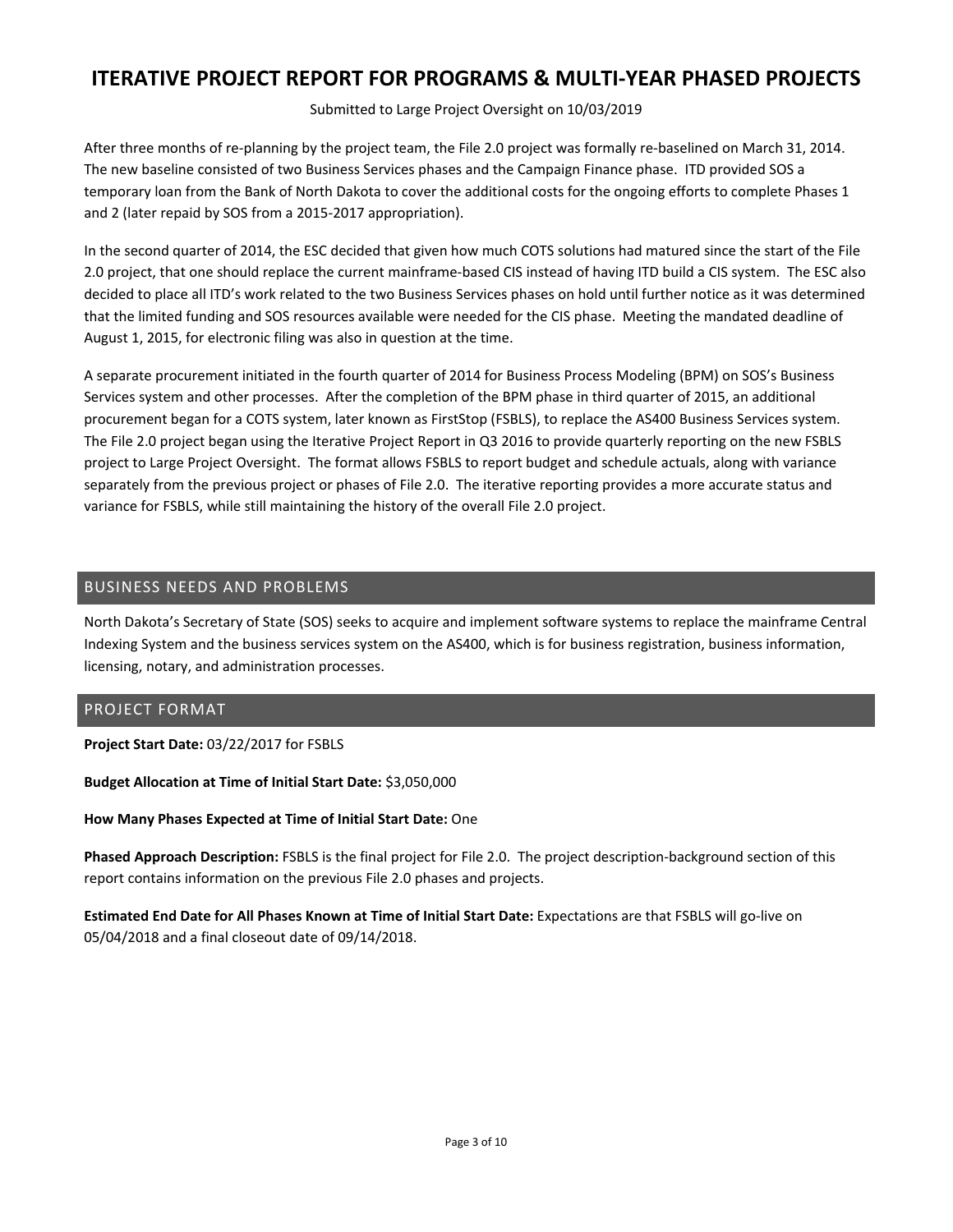Submitted to Large Project Oversight on 10/03/2019

### PROJECT ROAD MAP

The project road map shows the high-level plan or vision for the project's phases. It also offers a picture of the lifespan for all the effort needed for achieving the business objectives.

| Project or         | <b>Title</b>             | <b>Scope Statement</b>                                                                                                                                                                                                                                                                                                                                                                                                                                                                                              | <b>Estimated</b> | <b>Estimated</b> |
|--------------------|--------------------------|---------------------------------------------------------------------------------------------------------------------------------------------------------------------------------------------------------------------------------------------------------------------------------------------------------------------------------------------------------------------------------------------------------------------------------------------------------------------------------------------------------------------|------------------|------------------|
| Phase              |                          |                                                                                                                                                                                                                                                                                                                                                                                                                                                                                                                     | <b>Duration</b>  | <b>Budget</b>    |
|                    |                          |                                                                                                                                                                                                                                                                                                                                                                                                                                                                                                                     | (months)         |                  |
| Phases 1-5         | <b>Custom Build</b>      | CANCELED: The scope is to analyze the business                                                                                                                                                                                                                                                                                                                                                                                                                                                                      | 30 Months        | \$3,468,428      |
|                    | (ITD)                    | needs of the SOS, e.g., operations supporting                                                                                                                                                                                                                                                                                                                                                                                                                                                                       |                  |                  |
|                    |                          | central indexing, accounting, licensing, business                                                                                                                                                                                                                                                                                                                                                                                                                                                                   |                  |                  |
|                    |                          | registration, campaign finance, public documents,                                                                                                                                                                                                                                                                                                                                                                                                                                                                   |                  |                  |
|                    |                          | combative sports, and all other areas of the SOS                                                                                                                                                                                                                                                                                                                                                                                                                                                                    |                  |                  |
|                    |                          | office except for election administration.                                                                                                                                                                                                                                                                                                                                                                                                                                                                          |                  |                  |
|                    |                          | Implement software systems to replace the                                                                                                                                                                                                                                                                                                                                                                                                                                                                           |                  |                  |
|                    |                          | mainframe Central Indexing System, the AS400 for                                                                                                                                                                                                                                                                                                                                                                                                                                                                    |                  |                  |
|                    |                          | accounting and business services, and the                                                                                                                                                                                                                                                                                                                                                                                                                                                                           |                  |                  |
|                    |                          | WebSphere program for campaign finance.                                                                                                                                                                                                                                                                                                                                                                                                                                                                             |                  |                  |
| CF Phase           | Campaign                 | COMPLETED: BPro will implement an online                                                                                                                                                                                                                                                                                                                                                                                                                                                                            | 3 Months         | \$56,000         |
|                    | Finance (BPro)           | solution for campaign finance reporting as required                                                                                                                                                                                                                                                                                                                                                                                                                                                                 |                  |                  |
|                    |                          | by state law.                                                                                                                                                                                                                                                                                                                                                                                                                                                                                                       |                  |                  |
| <b>BPM Project</b> | <b>Business</b>          | COMPLETED: Review, analyze, and document the                                                                                                                                                                                                                                                                                                                                                                                                                                                                        | 4 Months         | \$400,000        |
|                    | Process                  | businesses of SOS except for election                                                                                                                                                                                                                                                                                                                                                                                                                                                                               |                  |                  |
|                    | Modeling                 | administration, campaign finance, and Central                                                                                                                                                                                                                                                                                                                                                                                                                                                                       |                  |                  |
|                    | (Major Oak)              | Indexing using standard methodologies and tools                                                                                                                                                                                                                                                                                                                                                                                                                                                                     |                  |                  |
|                    |                          | for business process modeling, analysis, and                                                                                                                                                                                                                                                                                                                                                                                                                                                                        |                  |                  |
|                    |                          | research and business strategy. Major Oak will                                                                                                                                                                                                                                                                                                                                                                                                                                                                      |                  |                  |
|                    |                          | direct, facilitate, develop and document business                                                                                                                                                                                                                                                                                                                                                                                                                                                                   |                  |                  |
|                    |                          | process models of SOS, as well as document core                                                                                                                                                                                                                                                                                                                                                                                                                                                                     |                  |                  |
|                    |                          | business requirements for a future system, and                                                                                                                                                                                                                                                                                                                                                                                                                                                                      |                  |                  |
|                    |                          | analyze requirements and other information to                                                                                                                                                                                                                                                                                                                                                                                                                                                                       |                  |                  |
|                    |                          | provide strategic recommendations regarding a                                                                                                                                                                                                                                                                                                                                                                                                                                                                       |                  |                  |
|                    |                          | build vs. buy decision point.                                                                                                                                                                                                                                                                                                                                                                                                                                                                                       |                  |                  |
| CIS Phase          | Central                  | COMPLETED: The scope of the CIS phase is to                                                                                                                                                                                                                                                                                                                                                                                                                                                                         | 10 Months*       | \$870,733        |
|                    |                          |                                                                                                                                                                                                                                                                                                                                                                                                                                                                                                                     |                  |                  |
|                    |                          |                                                                                                                                                                                                                                                                                                                                                                                                                                                                                                                     |                  |                  |
|                    |                          |                                                                                                                                                                                                                                                                                                                                                                                                                                                                                                                     |                  |                  |
|                    |                          |                                                                                                                                                                                                                                                                                                                                                                                                                                                                                                                     |                  |                  |
|                    |                          |                                                                                                                                                                                                                                                                                                                                                                                                                                                                                                                     |                  |                  |
|                    |                          |                                                                                                                                                                                                                                                                                                                                                                                                                                                                                                                     |                  |                  |
|                    |                          |                                                                                                                                                                                                                                                                                                                                                                                                                                                                                                                     |                  |                  |
|                    |                          |                                                                                                                                                                                                                                                                                                                                                                                                                                                                                                                     |                  |                  |
|                    |                          |                                                                                                                                                                                                                                                                                                                                                                                                                                                                                                                     |                  |                  |
|                    |                          |                                                                                                                                                                                                                                                                                                                                                                                                                                                                                                                     |                  |                  |
|                    |                          | staff on the new operating system processes.                                                                                                                                                                                                                                                                                                                                                                                                                                                                        |                  |                  |
|                    | Indexing<br>System (PCC) | analyze the business needs of the SOS, e.g.,<br>operations supporting central indexing and<br>implement the Cenuity solution from PCC to<br>replace the mainframe Central Indexing System.<br>The new system will be a web-based/ browser<br>neutral application that will enable the banking<br>and lending communities to conduct their Central<br>Indexing related work such as (but not limited to)<br>filing and amending liens and conducting searches.<br>Additionally, PCC will provide training to the SOS |                  |                  |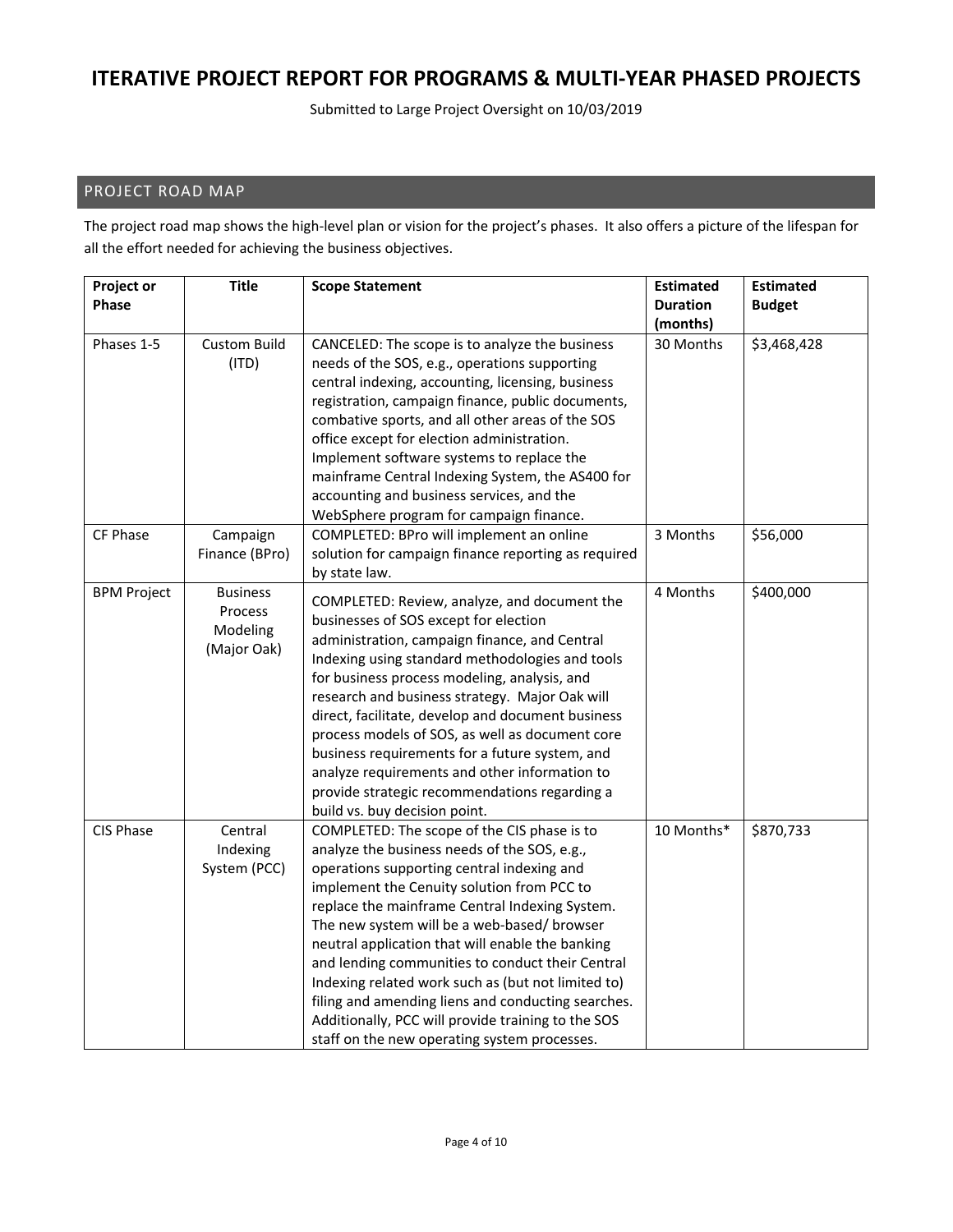| Project or<br>Phase      | <b>Title</b>                                                                                                                  | <b>Scope Statement</b>                                                                                                                                                                                                                                                                                                           | <b>Estimated</b><br><b>Duration</b><br>(months) | <b>Estimated</b><br><b>Budget</b> |
|--------------------------|-------------------------------------------------------------------------------------------------------------------------------|----------------------------------------------------------------------------------------------------------------------------------------------------------------------------------------------------------------------------------------------------------------------------------------------------------------------------------|-------------------------------------------------|-----------------------------------|
| <b>FSBLS</b><br>Project  | FirstStop<br>(Business and<br>Licensing<br>System)<br>(Tecuity)                                                               | COMPLETED: Phase One of the FirstStop Project<br>delivered detailed requirements, configuration,<br>data conversion-migration, testing, training, and<br>deployment for the replacement of the legacy<br>business registration, business information,<br>licensing, notary and administration/accounting<br>legacy applications. | 23 Months                                       | \$3,050,000                       |
| FirstStop<br>Sub-Program | FirstStop-<br>In Planning and Execution: FirstStop SubProgram<br>Remaining<br>Enhancement AR Project (CR #8)<br>Functionality |                                                                                                                                                                                                                                                                                                                                  | 1 Month                                         | \$31,051                          |
|                          |                                                                                                                               | FirstStop SubProgram Data Requests (Lists) Project                                                                                                                                                                                                                                                                               | <b>TBD</b>                                      | \$19,527                          |
|                          |                                                                                                                               | FirstStop SubProgram Miscellaneous Filings Project                                                                                                                                                                                                                                                                               | <b>TBD</b>                                      | \$34,328                          |
|                          |                                                                                                                               | FirstStop SubProgram Notary/ Apostilles-<br><b>Authentications Project</b>                                                                                                                                                                                                                                                       |                                                 | \$98,231                          |
|                          |                                                                                                                               | FirstStop SubProgram Service of Process Project                                                                                                                                                                                                                                                                                  | TBD                                             | \$19,527                          |
|                          |                                                                                                                               | FirstStop SubProgram Copy Requests Project                                                                                                                                                                                                                                                                                       | <b>TBD</b>                                      | \$155,313                         |

Submitted to Large Project Oversight on 10/03/2019

**Notes: \*** The Central Indexing System (CIS) had a seven‐month execution phase schedule, when the phase was completed, CIS entered a ninety‐day certification period and once that was complete, the system went live in production on March 1, 2016.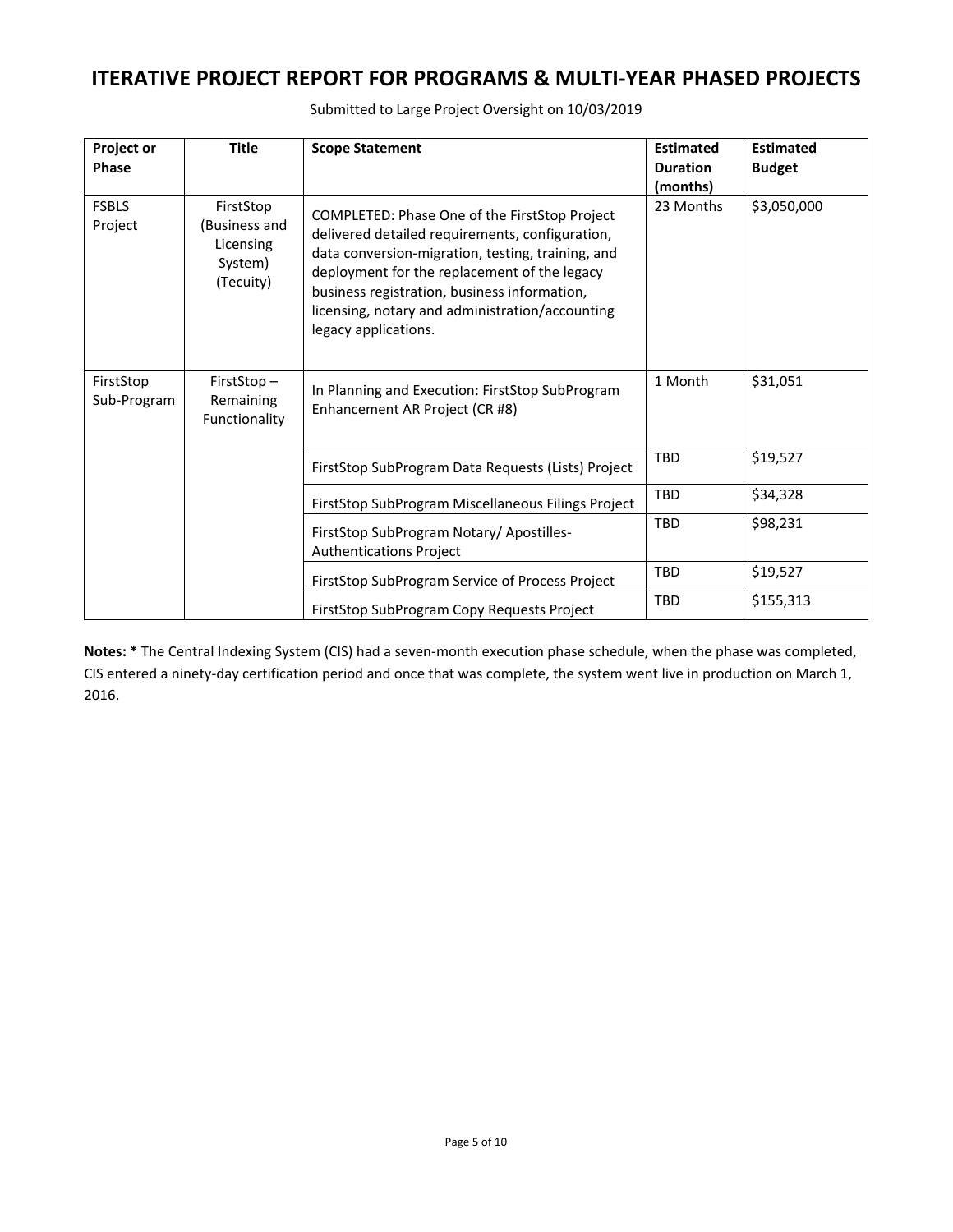Submitted to Large Project Oversight on 10/03/2019

#### PROJECT BASELINES

The baselines below are for only those projects or phases that are out of planning. At the completion of a project or phase, a new planning effort will occur to baseline the next project/phase along with the recording of any known actual finish dates and costs for completed projects/phases. The project team will continue to submit the iterative project report with the new information until the completion of the File 2.0.

| <b>Project-Phase</b> | <b>Status</b> | <b>Baseline</b>   | <b>Baseline</b> | <b>Baseline</b> | <b>Actual</b>      | <b>Schedule</b> | <b>Actual</b> | Cost          |
|----------------------|---------------|-------------------|-----------------|-----------------|--------------------|-----------------|---------------|---------------|
|                      |               | <b>Start Date</b> | <b>End Date</b> | <b>Budget</b>   | <b>Finish Date</b> | Variance        | Cost          | Variance      |
| Phases 1-5           | Canceled      | 05/04/2012        | 10/03/2014      | \$3,468,428     | 11/06/2014         | 3%              | \$4,001,232   | 15%           |
|                      |               |                   |                 |                 |                    | <b>Behind</b>   |               | Over          |
|                      |               |                   |                 |                 |                    | Schedule        |               | <b>Budget</b> |
| CF                   | Completed     | 02/01/2014        | 05/01/2014      | \$56,000        | 05/01/2014         | On              | \$60,665      | 8% Over       |
|                      |               |                   |                 |                 |                    | Schedule        |               | <b>Budget</b> |
| <b>BPM</b>           | Completed     | 05/06/2015        | 09/04/2015      | \$400,000       | 09/04/2015         | On              | \$400,000     | On            |
|                      |               |                   |                 |                 |                    | Schedule        |               | <b>Budget</b> |
| <b>CIS</b>           | Completed     | 02/03/2015        | 11/11/2015      | \$870,733       | 12/01/2015         | 8.7%            | \$888,390     | 2% Over       |
|                      |               |                   |                 |                 |                    | <b>Behind</b>   |               | <b>Budget</b> |
|                      |               |                   |                 |                 |                    | Schedule        |               |               |
| FS Phase 1           | Completed     | 03/22/2017        | 09/14/2018      | \$3,050,000     | 01/14/2019         | 13.4%           |               | 26%           |
|                      |               |                   |                 |                 |                    | Behind          | \$1,121,742   | Under         |
|                      |               |                   |                 |                 |                    | Schedule        |               | <b>Budget</b> |
| FS Sub-Program       |               |                   |                 |                 |                    |                 |               |               |
| <b>FS</b>            | Completed     | 08/26/2019        | 09/23/2019      | \$31,051        | 09/23/2019         | On              | \$30,933      | 5%            |
| Enhancement          |               |                   |                 |                 |                    | Schedule        |               | Under         |
| AR                   |               |                   |                 |                 |                    |                 |               | <b>Budget</b> |
| FS Data              | Planning      |                   |                 | \$19,527        |                    |                 |               |               |
| Requests (Lists)     |               |                   |                 |                 |                    |                 |               |               |
| <b>FS</b>            | Initiation    |                   |                 | \$34,328        |                    |                 |               |               |
| Miscellaneous        |               |                   |                 |                 |                    |                 |               |               |
| Filings              |               |                   |                 |                 |                    |                 |               |               |
| <b>FS Notary</b>     | Initiation    |                   |                 | \$64,421        |                    |                 |               |               |
| FS Apostilles-       | Initiation    |                   |                 | \$33,810        |                    |                 |               |               |
| Authentications      |               |                   |                 |                 |                    |                 |               |               |
| FS Service of        | Initiation    |                   |                 | \$19,527        |                    |                 |               |               |
| Process              |               |                   |                 |                 |                    |                 |               |               |
| FS Copy              | Initiation    |                   |                 | \$155,313       |                    |                 |               |               |
| Requests             |               |                   |                 |                 |                    |                 |               |               |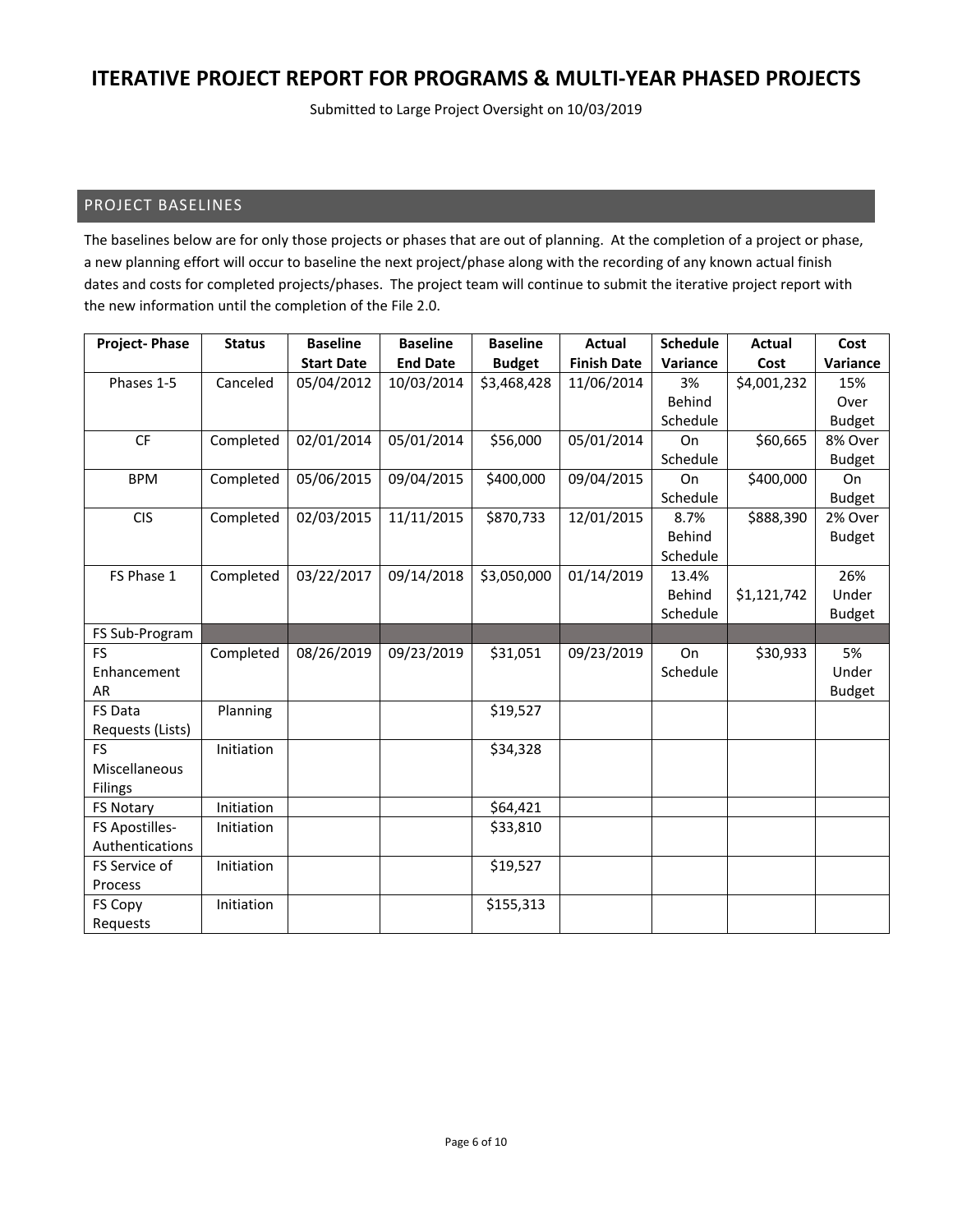Submitted to Large Project Oversight on 10/03/2019

#### OBJECTIVES

| <b>Phase</b>                   | <b>Business Objective</b>                                                                                                                                      | <b>Measurement Description</b>                                                                                                                                       | Met/<br><b>Not Met</b> | <b>Measurement Outcome</b>                                                                                       |
|--------------------------------|----------------------------------------------------------------------------------------------------------------------------------------------------------------|----------------------------------------------------------------------------------------------------------------------------------------------------------------------|------------------------|------------------------------------------------------------------------------------------------------------------|
| Phases 1-5                     | Replace all SOS systems<br>(excluding ND Voices)                                                                                                               | 100% of the SOS business units'<br>systems are replaced with the<br>ITD custom built system, and<br>the AS400 and Mainframe<br>based systems are retired             | Not Met                | Phases 1-5 were paused on<br>11/06/14 and subsequently<br>canceled on 09/14/2015 by<br>the File 2.0 ESC          |
| CF Phase                       | Online Campaign<br><b>Finance Reporting</b>                                                                                                                    | Campaign finance reporting is<br>100% online by 05/01/2014                                                                                                           | Met                    | System went live before the<br>mandated (NDCC) deadline                                                          |
| <b>BPM Project</b>             | Process modeling<br>(current/future state)<br>and future systems<br>strategy with<br>recommendation<br>deliverables (seven total)                              | SOS/ESC acceptance of all<br>seven deliverables for BPM<br>including final<br>report/recommendation                                                                  | Met                    | Vendor delivered all seven<br>deliverables including final<br>report/recommendation                              |
| CIS Phase                      | Replace mainframe<br>Central Indexing System<br>with online COTS<br>solution for all CIS filings                                                               | All CIS filings are completed<br>100% online with minimal<br>assistance from SOS staff after<br>system go live                                                       | Met                    | All CIS filings are now filed<br>online using the new system                                                     |
| <b>FS Project</b><br>(Phase 1) | <b>Replace legacy Business</b><br>Services (Business<br>Registration, Business<br>Information, Licensing<br>and Notary) system and<br>administrative processes | All Phase 1 FirstStop<br>deliverables completed as per<br>acceptance criteria and<br>acceptance process as<br>described in the amended<br>Contract and Scope of Work | Met                    | <b>Implemented Business</b><br>Registration, Business<br>Information, Licensing for<br>Contractors and Lobbyists |
| FS Sub-<br>Program             | Replace legacy services<br>for Notary, Data<br>Requests, Misc. Filings,<br>Apostilles-<br>Authentications, Service                                             | All Phase 2 FirstStop<br>deliverables completed as per<br>acceptance criteria and<br>acceptance process as<br>described in the amended<br>Contract and Scope of Work |                        |                                                                                                                  |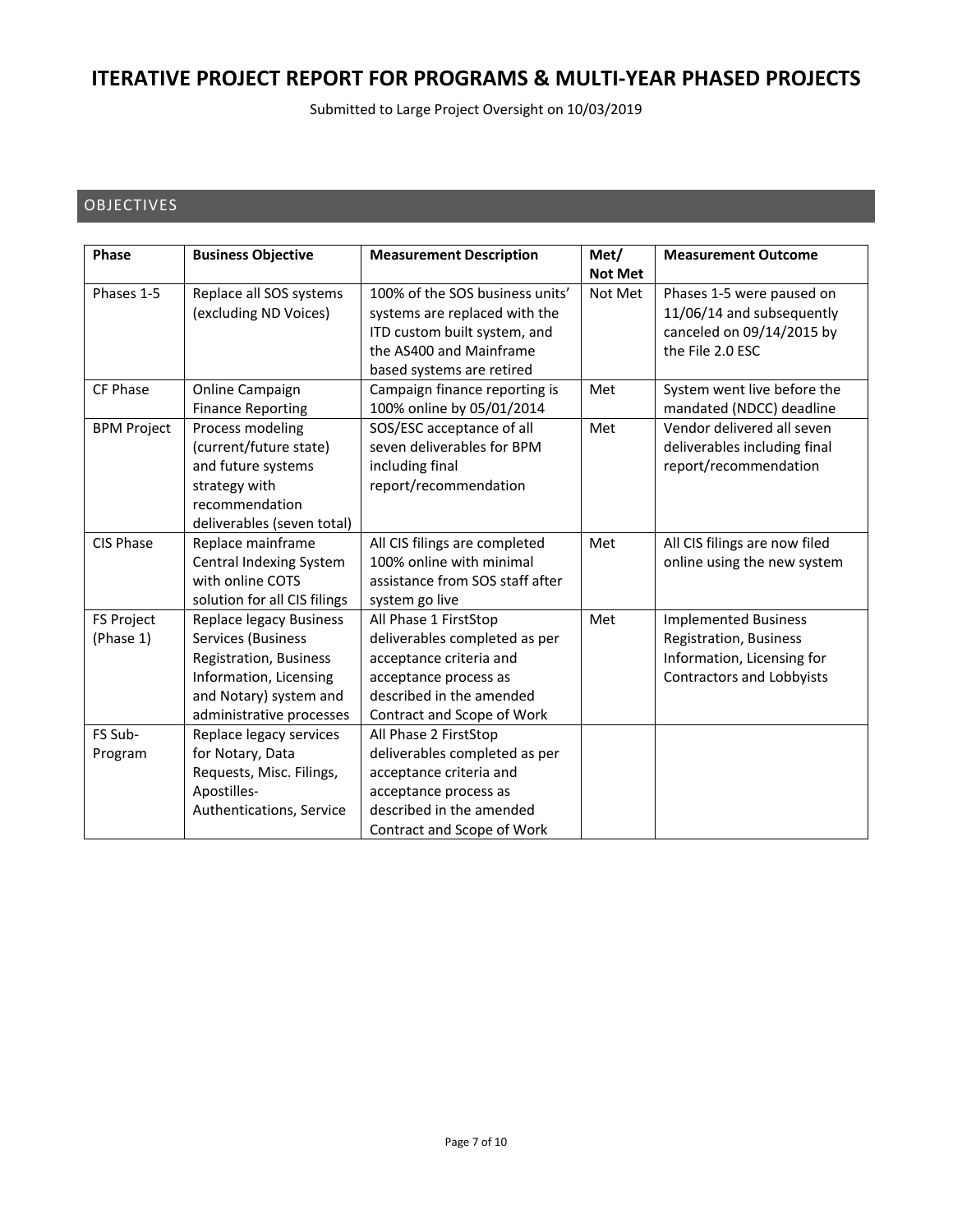Submitted to Large Project Oversight on 10/03/2019

### POST‐IMPLEMENTATION REPORT

Post-Implementation Reports occur after each project or phase is completed. A "PIR" is a process that utilizes surveys and meetings to determine what happened in the project/phase. The PIR also identifies actions for improvements going forward. Typical PIR findings include, "What did we do well?" "What did we learn?" "What should we do differently next time?"

| Phase      | Lesson learned, success story, idea for next time, etc.                                                                  |  |  |  |  |
|------------|--------------------------------------------------------------------------------------------------------------------------|--|--|--|--|
| Phases 1-5 | <b>Success Stories:</b>                                                                                                  |  |  |  |  |
|            | Co-location of development team with the agency.<br>1.                                                                   |  |  |  |  |
|            | Closer interaction between the team led to quicker decisions and answers to questions.<br>2.                             |  |  |  |  |
|            | White boarding during Phase 2A worked well.<br>3.                                                                        |  |  |  |  |
|            | Continued to adjust/adapt to changes during the project, as flexibility is important with a large<br>4.                  |  |  |  |  |
|            | project.                                                                                                                 |  |  |  |  |
|            | Lessons Learned:                                                                                                         |  |  |  |  |
|            | Need to the research/requirements or Business Process Modeling (BPM) first - request that<br>1.                          |  |  |  |  |
|            | funding in one session - once that is complete, then request separate funding in the next                                |  |  |  |  |
|            | session for the project that may come out of the BPM.                                                                    |  |  |  |  |
|            | Difficult to do a large project over a long period.<br>2.                                                                |  |  |  |  |
|            | For a project this large- a custom build should probably be the last option selected for a system<br>3.<br>this complex. |  |  |  |  |
|            | Need to have one Technical Lead or "Tech Lead" assigned to the project team- not a BA type or<br>4.                      |  |  |  |  |
|            | a ITD Team Leader, but someone who is just as technical as the developers- they would decide                             |  |  |  |  |
|            | who works on which area, ensures that unit testing is happening properly. They would be                                  |  |  |  |  |
|            | involved with the project as soon as the Requirements gathering is completed and Analysis is                             |  |  |  |  |
|            | underway.                                                                                                                |  |  |  |  |
|            | Involve ITD QA team at the beginning of the project during the Analysis phase - test planning<br>5.                      |  |  |  |  |
|            | typically starts then - they usually work closely with the BA types at this point and with the                           |  |  |  |  |
|            | Agency to understand their business processes.                                                                           |  |  |  |  |
|            | Use Cases should be created during the Requirements/Analysis Phase, especially since this<br>6.                          |  |  |  |  |
|            | system requires user interaction for both the back office and public facing portions.                                    |  |  |  |  |
|            | Consider using/hiring actual technical designers/architects for the technical Design phases<br>7.                        |  |  |  |  |
|            | instead of using BA types. Design needs to include not only the User Interface, but also the                             |  |  |  |  |
|            | database as well.                                                                                                        |  |  |  |  |
| CF Phase   | <b>Success Stories:</b>                                                                                                  |  |  |  |  |
|            | Deployment steps went well; the ITD Database Administrator was very helpful.<br>1.                                       |  |  |  |  |
|            | The application was implemented on schedule as required by ND state law.<br>2.                                           |  |  |  |  |
|            | Lessons Learned:                                                                                                         |  |  |  |  |
|            | The weekly status meetings held by the ITD Project Manager for SOS, BPro and ITD should<br>3.                            |  |  |  |  |
|            | have been replicated earlier in the phase as weekly meetings between BPro and SOS to                                     |  |  |  |  |
|            | review design and develop as it would have led to less "all-nighters" at the end of the                                  |  |  |  |  |
|            | phase.                                                                                                                   |  |  |  |  |
|            | Timeframe was very tight for the phase.<br>4.                                                                            |  |  |  |  |
|            | SOS always thinks in A-Z flow, whereas sometimes "N" then "C" need to be<br>5.                                           |  |  |  |  |
|            | designed/developed first - for example, the Home Page was the first component, but it                                    |  |  |  |  |
|            | really needed the other components such as Registration to work properly.                                                |  |  |  |  |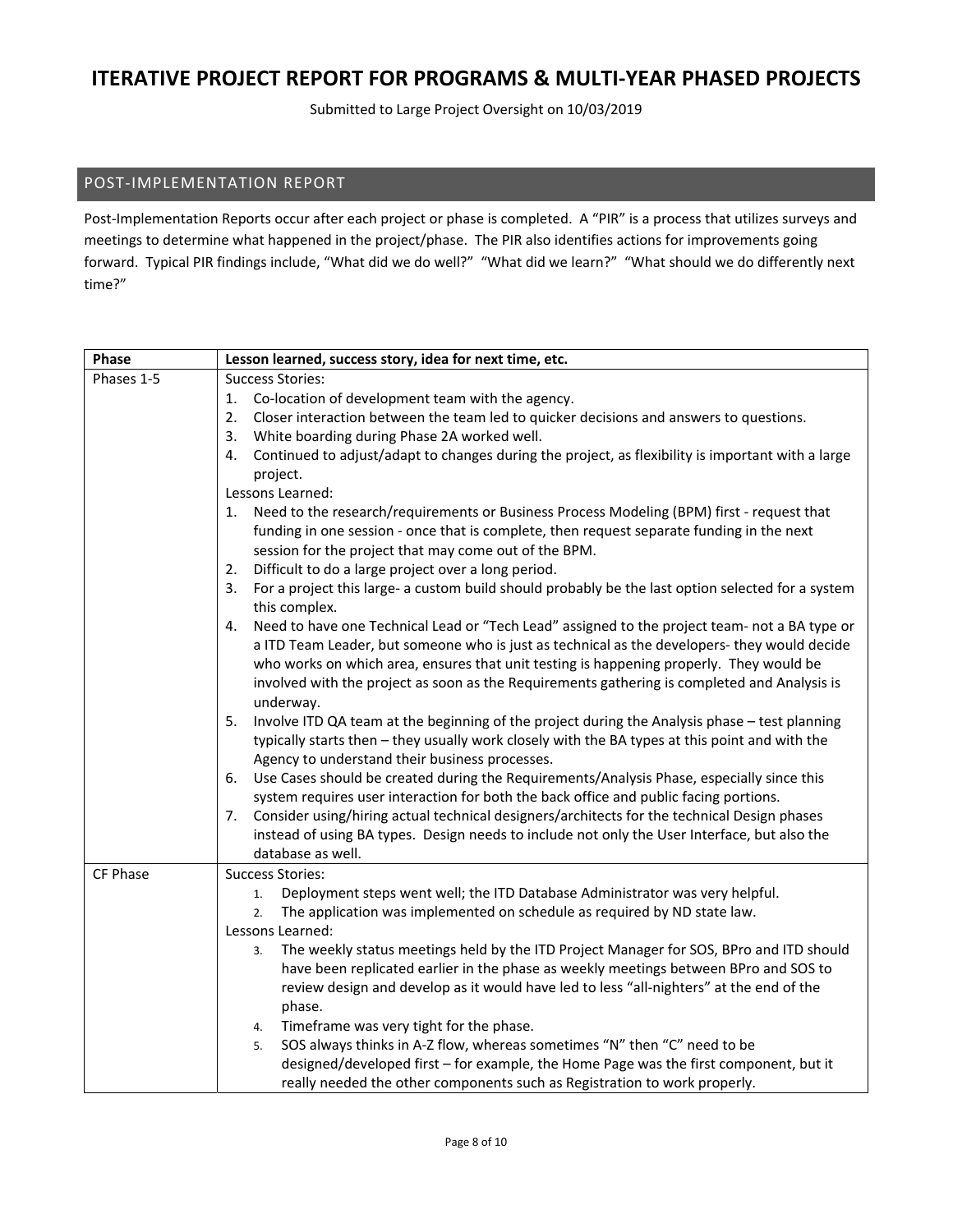|                    | For LDAP it was difficult to be connected to the right resources at ITD, wasn't clear that it<br>6. |
|--------------------|-----------------------------------------------------------------------------------------------------|
|                    | was a web service.                                                                                  |
| <b>BPM Project</b> | <b>Success Stories:</b>                                                                             |
|                    | 1. The office was able to implement some "quick wins" that were identified that helped our          |
|                    | office run more efficiently.                                                                        |
|                    | The organization has been able to reduce its backlog through the implementation of a<br>2.          |
|                    | backlog mini-project suggested by the vendor.                                                       |
|                    | The immediate opportunities resulted in enhanced productivity and diminished backlog!<br>3.         |
|                    | This was not anticipated when the project was initiated.                                            |
|                    | It provided the SOS office and the Executive Steering with a "fresh" look from the outside<br>4.    |
|                    | and provided clear direction going forward. The citizens will benefit greatly.                      |
|                    | The BPM process is a valuable tool to evaluate office needs as a whole and to evaluate the<br>5.    |
|                    | needs of our office for a new computer system going forward. The analysis and data                  |
|                    | provided for our "future state" will assist greatly in the steps going forward.                     |
|                    | 6. It was a worthwhile project and very cost effective.                                             |
|                    | Lessons Learned:                                                                                    |
|                    | The project was very successful. If I had to have one lesson learned it would be to make<br>1.      |
|                    | sure the vendor has a clear understanding of how much detail is needed in the BPM                   |
|                    | process and that the vendor knows why each of the deliverables are necessary.                       |
| CIS Phase          | <b>Success Stories:</b>                                                                             |
|                    | 1. The product successfully allows all central indexing filings to be completed electronically.     |
|                    | Lessons Learned:                                                                                    |
|                    | 1. Clearly define roles of project managers.                                                        |
|                    | 2. Implement a solid communication plan.                                                            |
|                    | Have clearly defined deliverables.<br>3.                                                            |
|                    | Have a clearly defined issue process - when to escalate issues and to whom.<br>4.                   |
|                    | Have clearly defined post implementation issue resolution process.<br>5.                            |
|                    | Have a better tracking mechanism for problem logs and issues.<br>6.                                 |
|                    | Our vendor's project manager did not seem to understand his role and was not active in<br>7.        |
|                    | ensuring issues were addressed. Even today, he is very distant when we are dealing with             |
|                    | issues.                                                                                             |
| FS Project Phase 1 | <b>Success Stories:</b>                                                                             |
|                    | FirstStop launched in Q1 2019 with most of the major functionality in place<br>1.                   |
|                    | Wizards allow SOS staff to create online filings for public users instead of relying on<br>2.       |
|                    | developers                                                                                          |
|                    | Tecuity team quick to respond to questions and concerns of SOS<br>3.                                |
|                    | Decision to divide up project allowed for go live to happen sooner than later                       |
|                    | Lessons Learned:                                                                                    |
|                    | ND Login not clearly understood - leading to major issues with public users<br>1.                   |
|                    | PINs a challenge for users<br>2.                                                                    |
|                    | Staff not prepared for large volume of phone calls, emails, voice mails<br>3.                       |
|                    | A lot of production support required from project team<br>4.                                        |
|                    | Due to issues with ND Login, might have opted to use the Tecuity login/account<br>5.                |
|                    | functionality already part of the system                                                            |
|                    | Need to have detailed requirements<br>6.                                                            |
|                    | Should have gone with modules and phases 1, 2 and 3 for scheduling<br>7.                            |
|                    | Underestimated complexity of ND SOS requirements<br>8.                                              |
| FS Sub-Program     | <b>Success Stories:</b>                                                                             |
|                    | First project (Enhancement AR) went live as scheduled<br>1.                                         |
|                    | Required less PM time (under budget)<br>2.                                                          |
|                    | Use of sprints/iterations helped keep project on track<br>3.                                        |

Submitted to Large Project Oversight on 10/03/2019